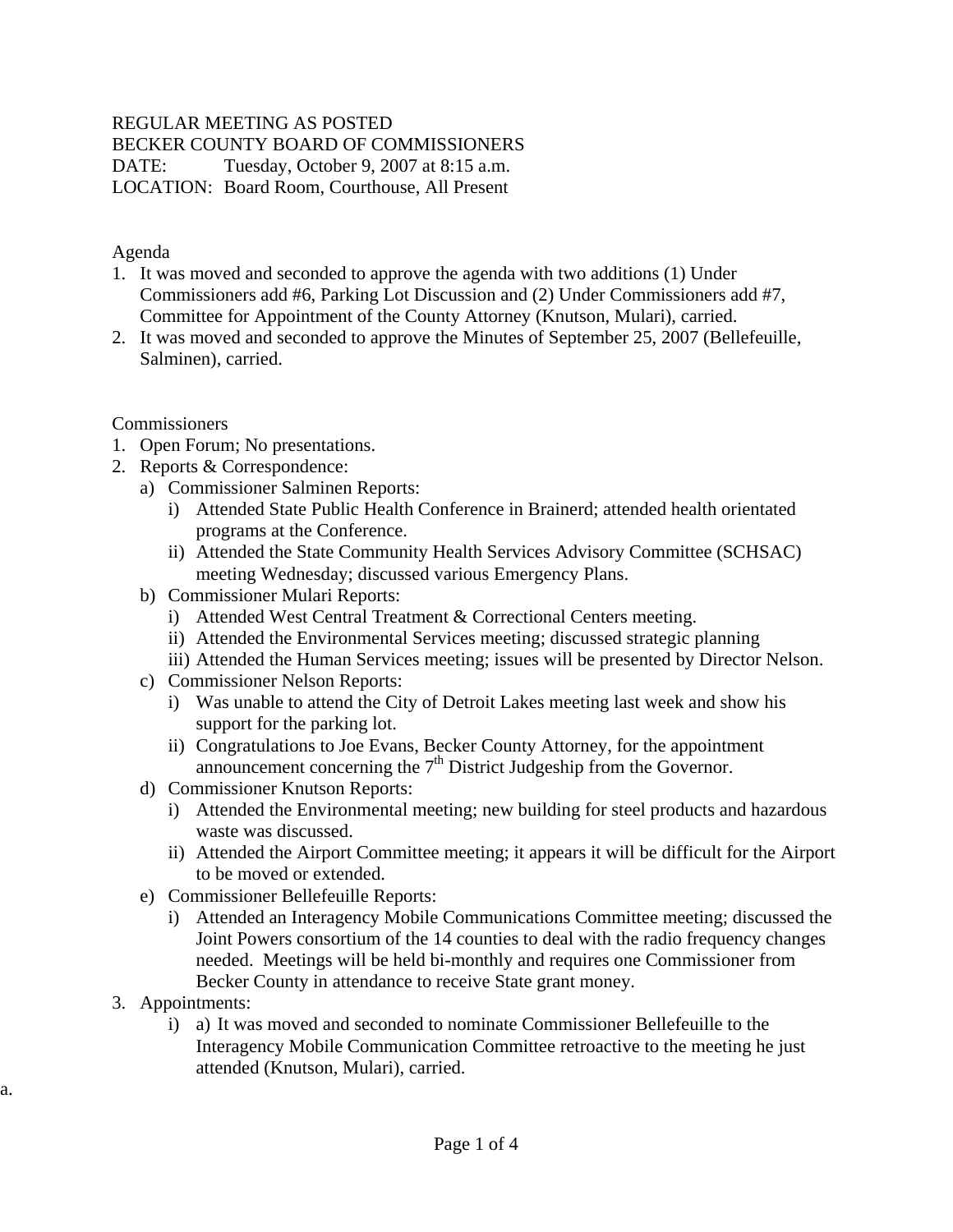- 4. It was moved and seconded to approve the attendance of all Commissioners at the Association of Minnesota Counties District Meeting on Friday, October 26, 2007, in Fergus Falls (Knutson, Mulari), carried.
- 5. It was noted that the Becker County Historical Society Annual Meeting will be held on October 26, 2007, at the Detroit Lakes County Club. This is a social function for the Commissioners to attend if they so desire.
- 6. It was moved and seconded after discussion to have the City of Detroit Lakes table the parking lot issue at their Council meeting tonight and have it added to the agenda for the City of Detroit Lakes November meeting (Bellefeuille, Mulari), carried.
- 7. It was moved and seconded after discussion to form a Committee to review the appointment process, consider selection process, establish a time line, and discuss procedure for compensation for the County Attorney position recently vacated by the future Judgeship appointment of Joe Evans; Committee members are Nancy Grabanski, John Bellefeuille, Karen Mulari, Brian Berg, and Ryan Tangen (Knutson, Salminen), carried. Discussion followed. Commissioner Bellefeuille polled Board members concerning an in house appointment. Consensus was to appoint from within the department.

### Auditor – Treasurer

- 1. Licenses & Permits
	- a) It was moved and seconded to approve the 2-year renewal Gambling Permit for the Wolf Lake Lions Club at The Wolf Lake Municipal Liquor Store in Wolf Lake City, Resolution 10-07-1C; the 2-year renewal Gambling Permit for the Wolf Lake Lions Club at Tommy's Toad Lake Store in Frazee, Resolution 10-07-1D; and the Gambling Exempt Permit to conduct a Fishing Derby for the Wolf Lake VFW at Toad Lake, Resolution 10- 07-1E (Nelson, Bellefeuille), carried.

# Finance Committee Minutes

- 1. It was moved and seconded to approve the Claims with the addition of the payments to American Business Forms in the amount of \$5,872 and to Meritcare (over 90-day approval) due to collection process (Salminen, Mulari), carried.
- 2. Discussion was held on the Annual Audit Exit Interview and it was decided to place Colleen Hoffman on the agenda for the first meeting in November to present information and answer questions.
- 3. It was moved and seconded to approve the construction change orders G-008, September 19, 2007; G-009, September 24, 2007; M-004, September 19, 2007 totaling \$18,075.75 (Salminen, Bellefeuille), carried.

#### Human Resources

1. It was moved and seconded to approve the Administrator's Personnel Request, Resolution 10-07-1A due to a retirement, and to convert the full-time position into two part-time positions, Administrative Assistant and Office Support Specialist and to increase the Human Resource Assistant position to 28 hours (Salminen, Bellefeuille), carried.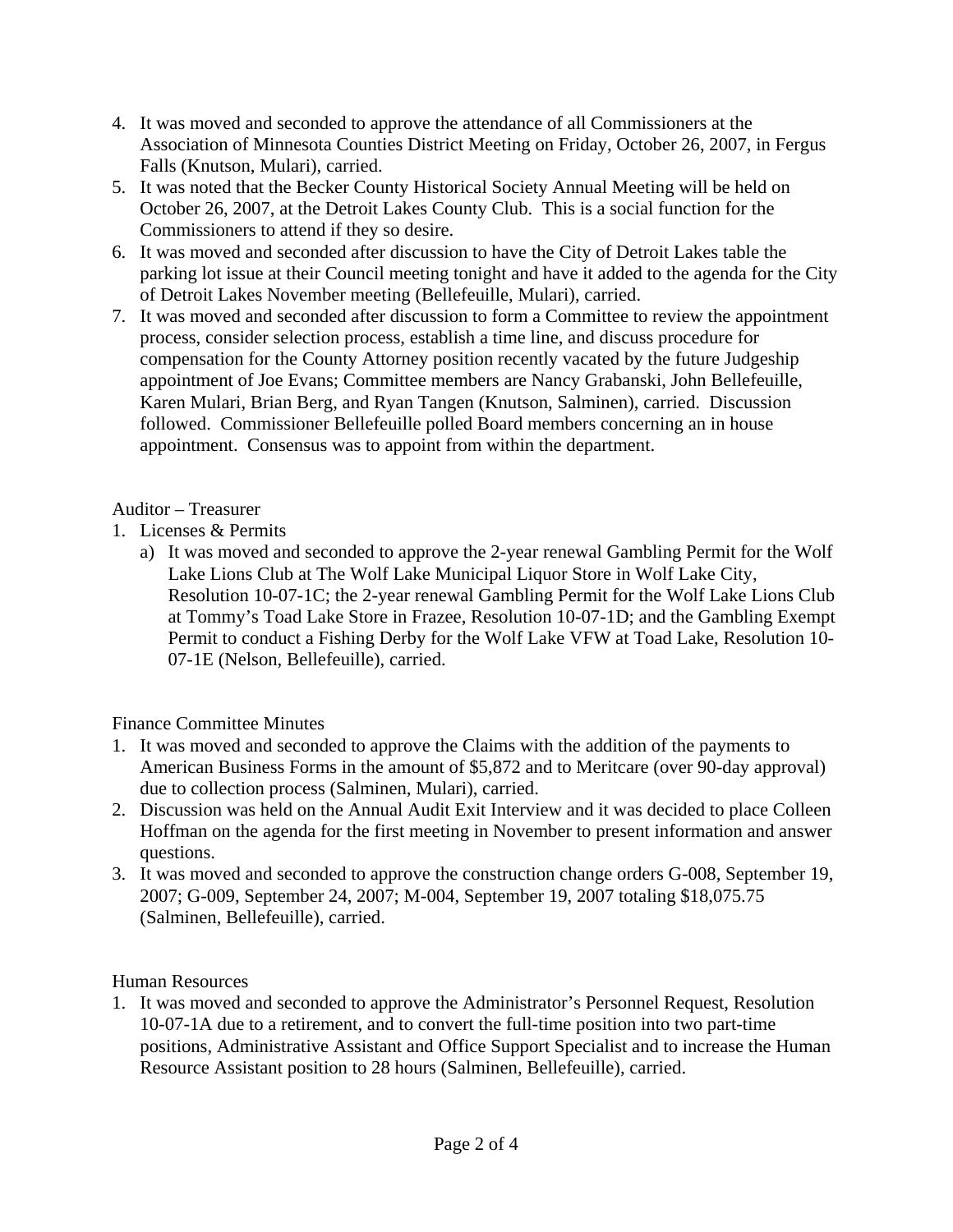### Assessor

- 1. It was moved and seconded to approve Resolution 10-07-1F for a license to AAA Roll Off Services from October 9 through December 31, 2007 for the business of solid waste collection and transportation to the Becker County Transfer Station (Knutson, Mulari), carried.
- 2. It was moved and seconded to approve Resolution 10-07-1G for the Solid Waste Assessment Fees payable for 2008 (Knutson, Mulari), carried.
- 3. It was moved and seconded to approve continuing construction of a 32' x 64' white goods processing and maintenance building and to approve construction of the footings and foundation wall including the electrical and plumbing stub-in up to \$15,000 (Bellefeuille, Salminen), carried.
- 4. It was moved and seconded to approve the Environmental Capital Expenditure of a trash pump estimated at a cost of \$625 (Salminen, Mulari), carried.

# Human Services

- 1. It was moved and seconded to approve the agenda with the addition of the award from the National Alliance on Mental Illness (NAMI) under Human Services (Salminen, Mulari), carried.
- 2. It was moved and seconded to approve the purchase of the Service Agreements with Lifeline Systems, Inc; MN Home Care and Smith Group Home (Salminen, Mulari), carried.
- 3. It was moved and seconded to accept the purchase of the Service CTSS Agreement with Lakeland Mental Health Center and Detroit Lakes School District (Salminen, Mulari), carried.
- 4. It was moved and seconded to accept the Grant from DHS for Family Group Decision Making (Mulari, Salminen), carried.
- 5. It was moved and seconded to approve the purchase of dual monitors for Financial Workers (Salminen, Mulari), carried.
- 6. It was moved and seconded to approve the Human Services Claims (Salminen, Mulari), carried.
- 7. Don Janes is the recipient of the NAMI Award for advocacy of mental health in the community. He will be honored in November.
- 8. It was moved and seconded to accept the Grant from the Department of Health (Public Health Preparedness) (Mulari, Salminen), carried.
- 9. It was moved and seconded to approve the Community Health Claims (Mulari, Salminen), carried.
- 10. It was moved and seconded to approve the Transit Claims (Salminen, Mulari), carried.

# Highway

- 1. It was moved and seconded to schedule a Road Tour for October 30, 2007, at 8 a.m. at the Highway Department; it will be a per diem meeting for information gathering (Knutson, Salminen), carried.
- 2. A Public Meeting on the 5 Year Highway Plan is scheduled for the evening of November 27, 2007.
- 3. Update was given on the current highway projects.